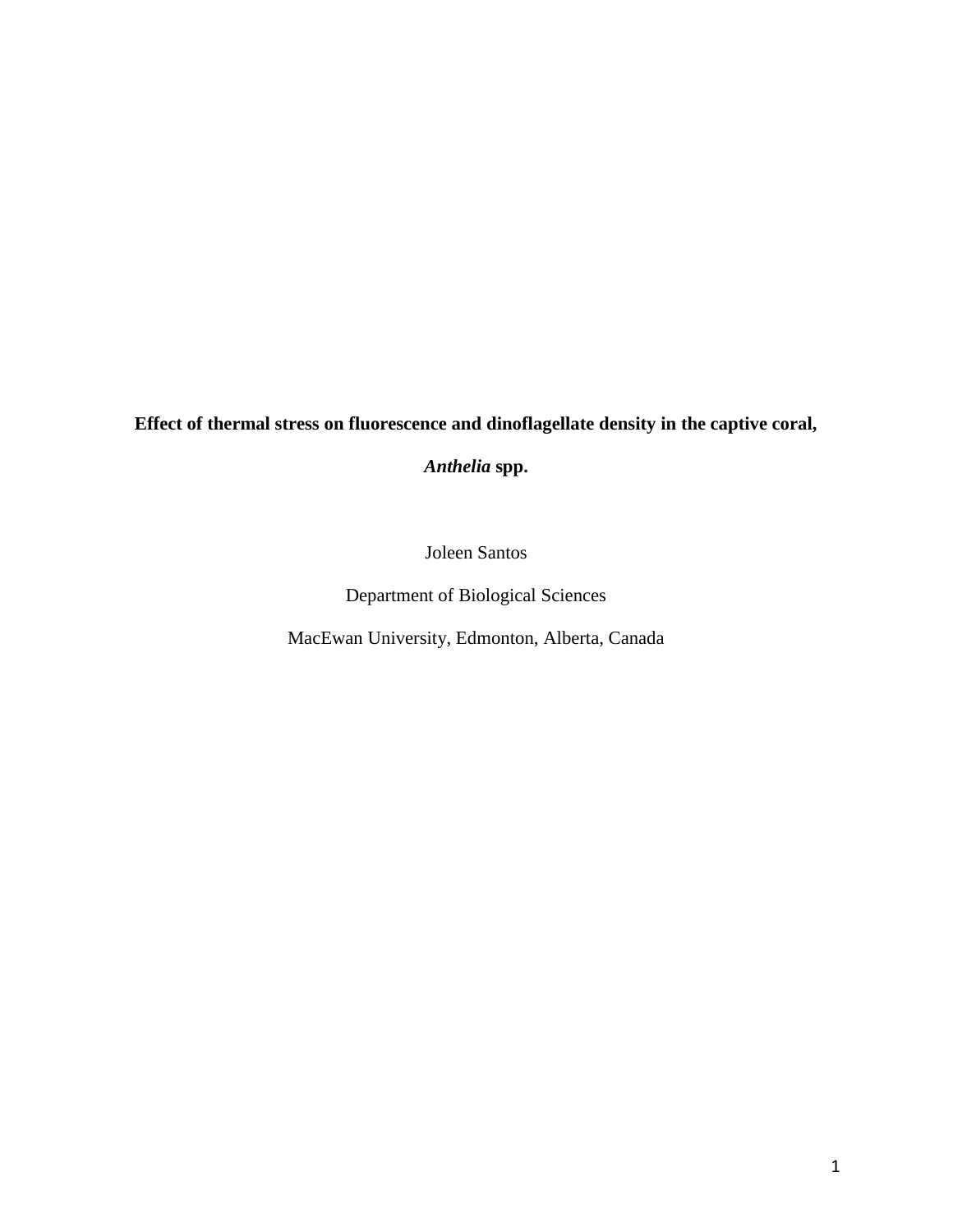#### **Abstract**

 The obligate mutualistic relationship between corals and dinoflagellates is a classic example of symbiosis. Over the last few decades, coral reefs have been devastated by warm temperatures, hence, the necessity to develop a method to predict future mass bleaching events is higher than ever. Fluorescence might be used as an indicator of coral health, but very few studies have attempted to utilize it as a proxy for dinoflagellate density, which was the scope of the present research. The goal of this study was to determine the effects of thermal stress on fluorescence and dinoflagellate density in the captive coral, *Anthelia* spp.. Over a five-week period, tanks filled with *Anthelia* spp. underwent gradual increases in temperature, beginning at 28°C and ending at 33°C. Samples were quantified for fluorescence and dinoflagellate density using fluorescence microscopy and a maceration method. As the temperature gradually increased, fluorescence values subsequently decreased. In contrast, dinoflagellate density first increased until it reached a threshold, followed by a sudden drop in numbers. Symbionts might be increasing their mitotic rate in response to thermal stress to compensate for the shortage of photosynthate supply for their host. Therefore, fluorescence analysis may be a potential predictor of coral bleaching in *Anthelia* spp..

**Keywords:** coral, heat, dinoflagellate, density, fluorescence

#### **Introduction**

Coral reefs are often referred to as the rainforest of the ocean because they are inhabited by a cornucopia of organisms (Sheppard et al. 2009). Although they may appear as large, stony structures, corals are Cnidarians made of small polyps. More specifically, the polyps of soft corals (Order Alcyonacea) are of the autozooid kind, which have eight tentacles with pinnules on both sides. Reefs are of economic significance to the countries near them as they attract tourists.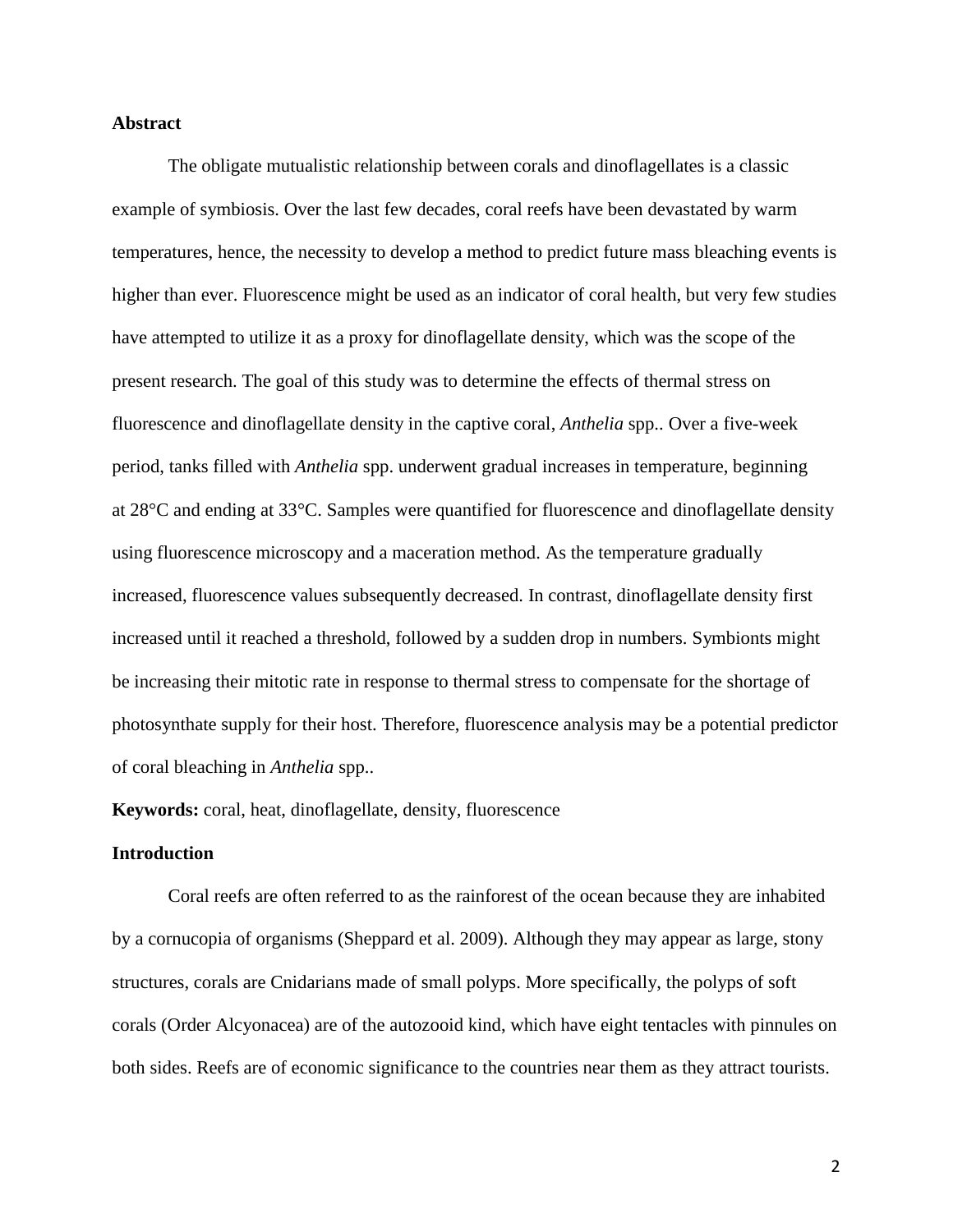Besides their importance to humans, they support a vast array of organisms such as fish, turtles, sea stars, etc. and without a healthy reef system, all of these organisms will be without a home. *Dinoflagellates*

Zooxanthellae come from the genus *Symbiodinium* (Sheppard et al. 2009). They are 5- 10µm in diameter, spherical, and appear brown in colour. Symbionts can be categorized into eight different clades (A-H) which are characterized by different factors such as geographical distribution, temperature preferences, etc.. Clade C dinoflagellates are found primarily in areas with more stable conditions, and usually in deeper water (Rowan and Knowlton 1995). It has been suggested that symbionts from Clade C are heat-sensitive compared to other phylogenetic groups (Chen et al. 2005)

Corals have established an obligate mutualism with zooxanthellae which are embedded within the gastrodermal cells of polyps (Davy et al. 2012). The average density of dinoflagellates is  $1.45x10^6$  cells/cm<sup>2</sup>, but some species (*Plerogyra*) can be inhabited by up to  $15x10^6$  cells/cm<sup>2</sup> (Drew 1972). These dinoflagellates can be transmitted vertically from parent to offspring, or horizontally from free-floating symbionts, ingested zooplankton, and expulsion from other corals (Sheppard et al. 2009). Symbionts undergo photosynthesis while inside their host providing up to 98% of its photosynthates to the coral (Muscatine et al. 1984), while obtaining plant nutrients and protection in return. Unfortunately, this mutualistic relationship has been over-disrupted by recent climate patterns.

#### *Coral Bleaching*

Over the last century, average sea temperatures have increased yearly (McClanahan et al. 2007, Abdo et al. 2012). While the effects of global warming are evident in virtually any ecosystem, its effects on coral reefs have been deleterious. An abundance of studies exists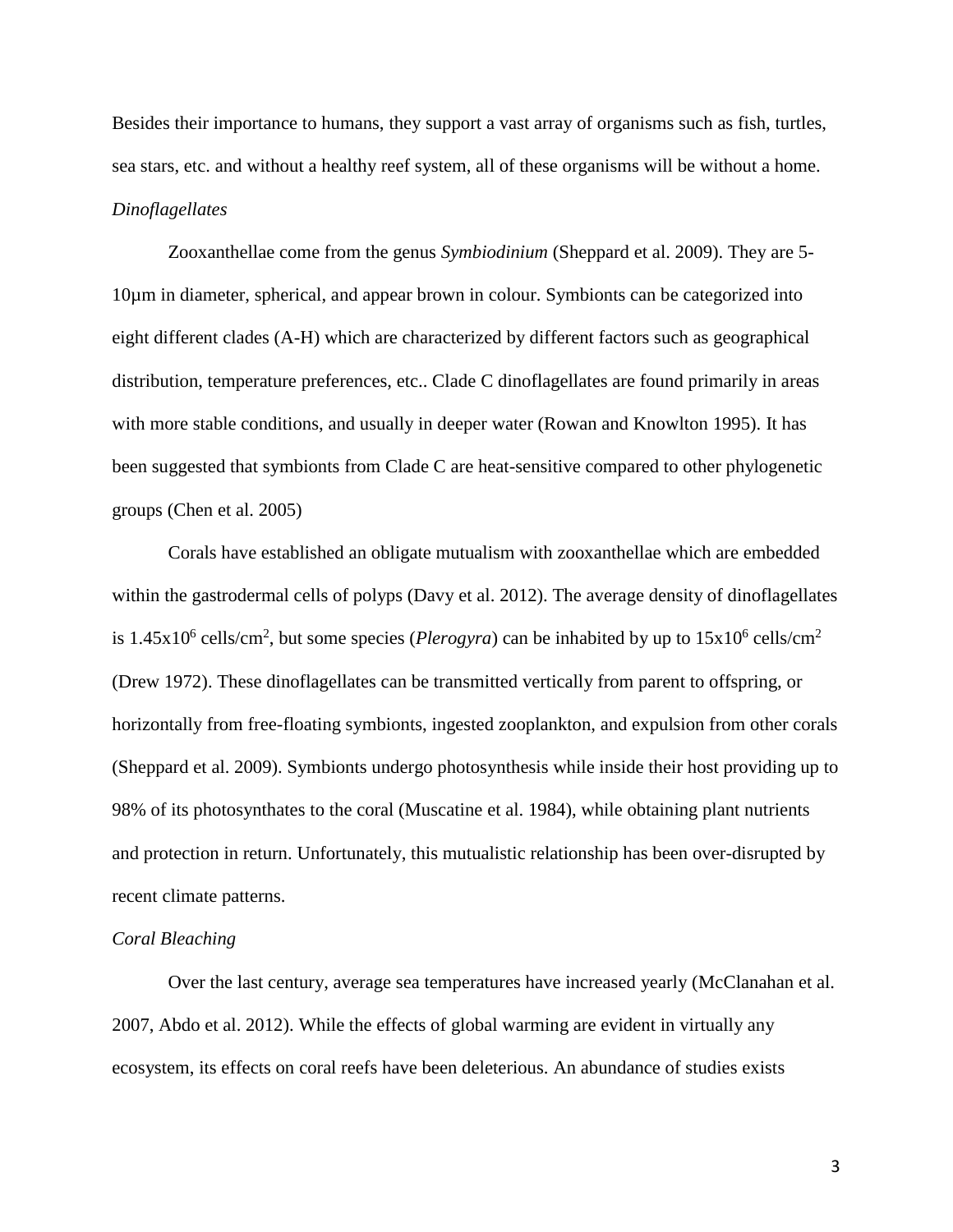showing that warm water temperatures increase the rate of symbiont expulsion (Jokiel and Coles 1974; Hoegh-Guldberg and Smith 1989; Lesser et al. 1990). Thus, thermal stress has been accepted as the main cause of coral bleaching events, which in essence is the expulsion of dinoflagellates (Sheppard et al. 2009). Briefly, the photoinhibition model explains that thermal stress combined with ultraviolet rays triggers the denaturing of proteins and destruction of the photosynthetic apparatus of dinoflagellates (Lesser et al. 1990). Particularly, areas within photosystem II are susceptible to damage by increase in temperature (Warner et al. 1999). Furthermore, heat induces apoptosis in coral cells, hence bleaching is a response to stress imposed on both organisms (Sheppard et al. 2009).

#### *Fluorescence*

Corals produce an abundance of fluorescent proteins (FP's) of mainly three different colours: green, cyan, and red (Field et al. 2006). These FP's absorb high-energy photons of light, then re-emit them at a lower energy (Roth and Deheyn 2013). Historically, corals only used to produce green FP's, but a mutation at some point gave rise to the other two colours, implying a selective advantage (Field et al. 2006). Although it has been established that corals produce FP's of different kinds, their function remains undetermined (Roth and Deheyn 2013). Furthermore, the diversity in colour does not contribute to photoprotection (Fields et al. 2006), which is one of the most prominent hypotheses for coral fluorescence (Salih et al. 2001). Despite understanding very little about their role, change in fluorescence is one of the quickest responses to environmental stress (Roth and Deheyn 2013). Hence, fluorescence has been used as an indicator of coral health.

Effects of thermal stress on coral fluorescence is scarcely studied, and the results obtained have been inconsistent with one another (Rodriguez-Lanetty et al. 2009, Roth and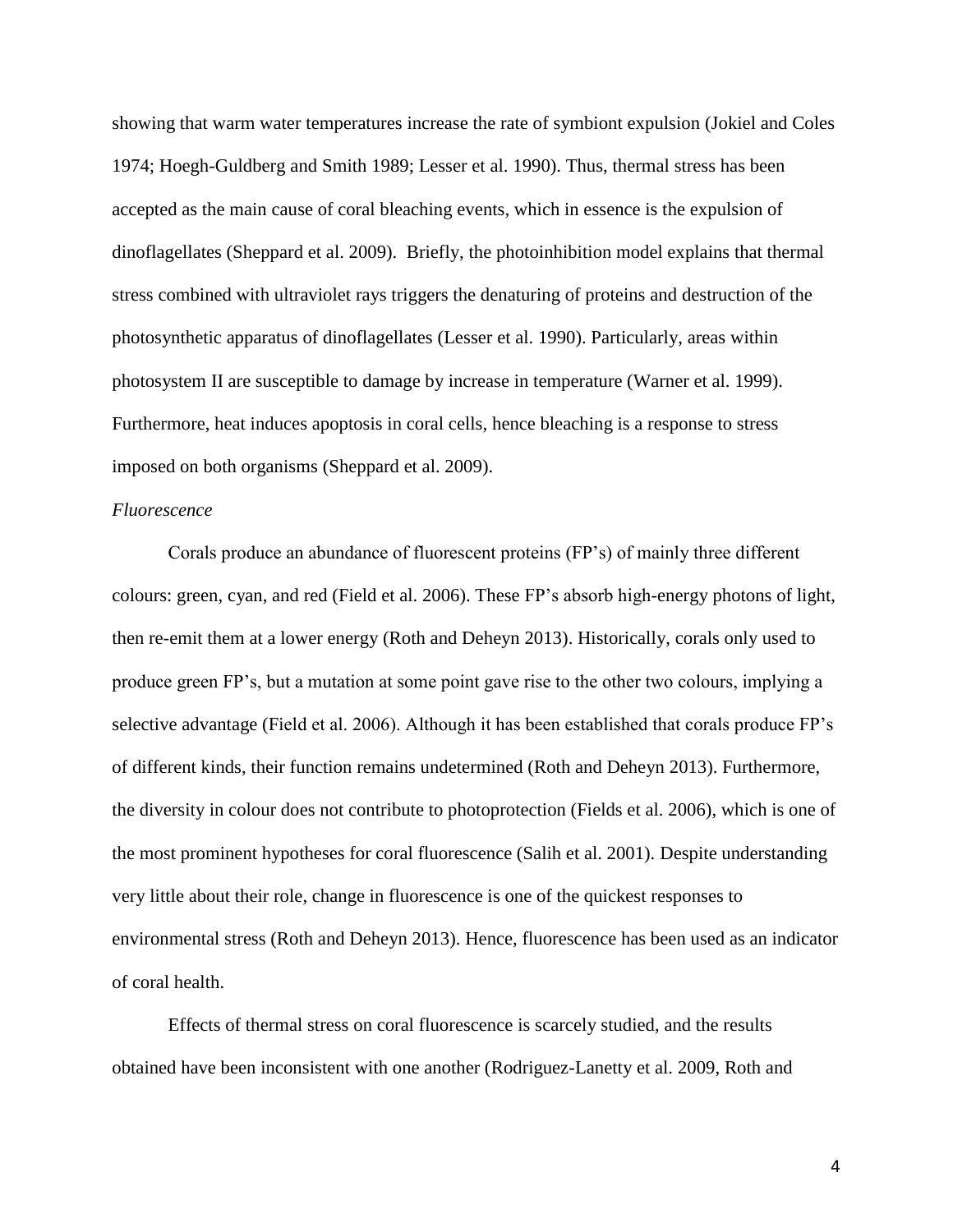Deheyn 2013). Rodriguez-Lanetty et al. and Roth and Deheyn showed that FP expression (molecular level) decreased with increasing temperature (2009, 2013). However, Roth and Deheyn's study demonstrated that despite a decrease in FP expression, observable fluorescence remained consistent throughout the study (2013). Therefore, it is inconclusive if fluorescence can be used as an indicator of coral health in this context.

Furthermore, long-term average temperature is more significant in causing coral bleaching and mortality than short-term rapid fluctuations (Jokiel and Coles 1990). A criticism of thermal stress experiments is that researchers essentially subject corals to heat shock treatments (Rodriguez-Lanety et al. 2009, Roth and Deheyn 2013), which is not reflective of real climate patterns. Although such studies have been very informative, there is room for improvement such that the results are more scientifically significant.

Lastly, there is little research on both fluorescence and dinoflagellate density of corals under thermal stress (Roth and Deheyn 2013). The objective of this study is to determine if fluorescence can be used as an indicator of dinoflagellate density in corals and hence, as a proxy for coral health. I hypothesize that fluorescence and dinoflagellate density reflect the health of corals and predict that as temperature gradually increases, fluorescence and dinoflagellate density will both decrease.

#### **Materials and Method**

#### *Coral Species and Tank Setup*

The species of coral used in this study was *Anthelia* spp., provided by Dr. Ross Shaw. This species is inhabited by Clade C zooxanthellae (Goulet et al. 2008), has a preferred temperature range of 23°C to 28°C, and contain red fluorescent proteins. Corals were established among twelve 28.8L tanks layered with rubble for the organisms to attach to. Once they were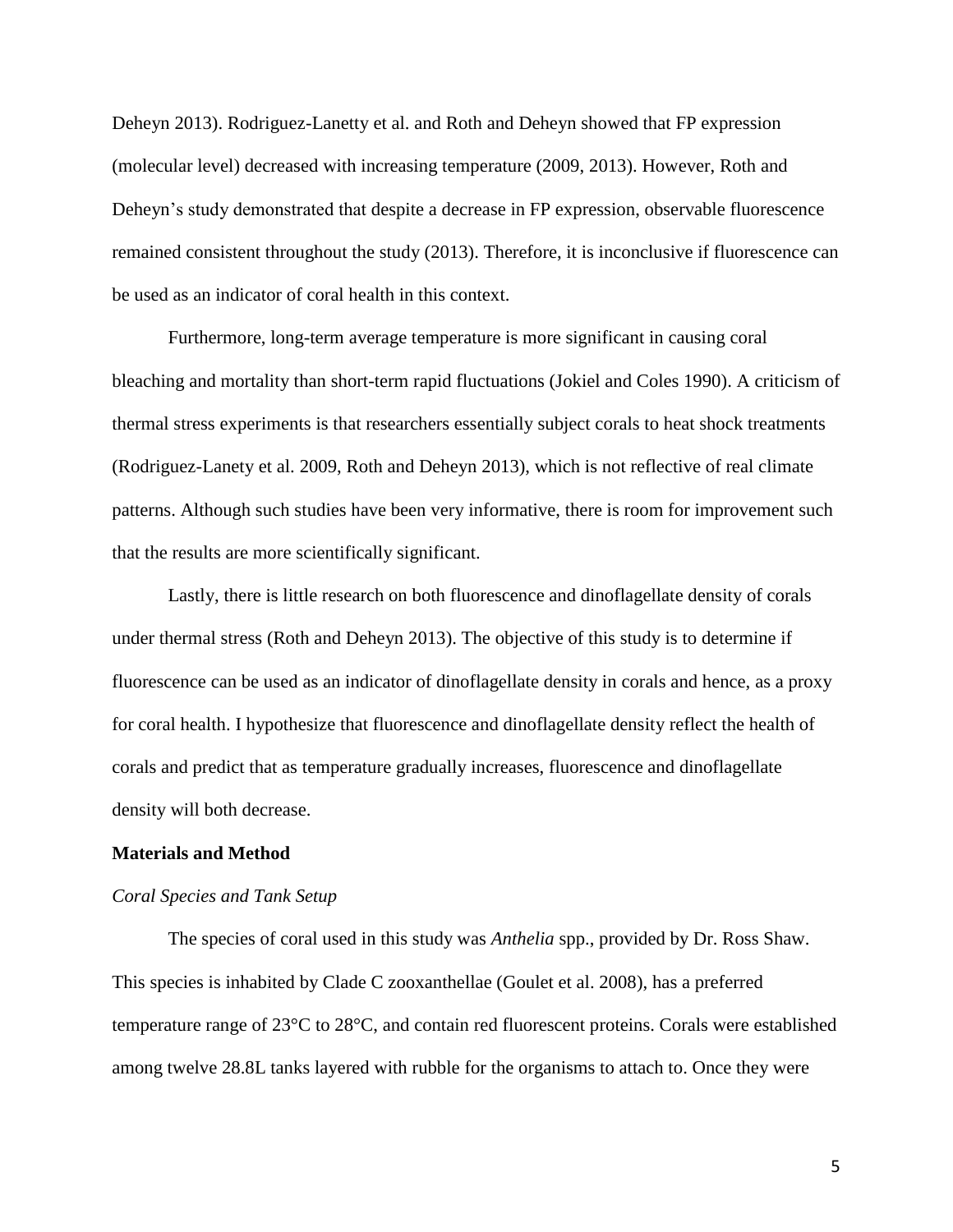anchored on, *Anthelia* spp. were fragmented into groups of 3-5 polyps using a razor blade. Each tank was filled with freshwater (using RiOs 100 reverse osmosis system (EMD Millipore, Billerica, Massachusetts, USA)) in which the specific gravity was adjusted to 1.025. Above each tank was a light system (with two 24W bulbs: one Aquablue+ and one Actinic+) set at a six-hour photoperiod. Inside the tanks was a circulation pump (Koralai Nano 420) and a heater (Fluval E100 100W) fixed at 27°C prior to the start of experimentation.

## *Tank Maintenance*

Throughout the study, tanks were topped with freshwater to maintain specific gravity. Fifty-percent of the water for each tank was replaced about every five days, or whenever the water became unclear. Algal growth on the side of the tanks were wiped down to prevent them from overgrowing.

#### *Heat Stress Treatment*

Experimentation occurred over a five-week period. Each week the temperature was increased gradually, starting from 28°C on the first week, and ending at 33°C. A 29°C treatment was excluded due to a lack of time and a shortage of tanks. On each day of temperature change, heaters were adjusted by  $0.5^{\circ}$ C every twelve hours, except for the transition from 28<sup>°</sup>C to 30<sup>°</sup>C, in which temperature was increased every six hours by 0.5°C. Every 72 hours, samples were obtained for fluorescence analysis and counting dinoflagellates. Two sets of control tanks were maintained at 28°C throughout the experiment, and samples from these tanks were analyzed only on the 144<sup>th</sup> hour.

#### *Fluorescence Analysis*

Fluorescence analysis was carried out through fluorescence microscopy, similar to the study done by Jones (2017). Prior to any analysis, an acclimation tank was set up near the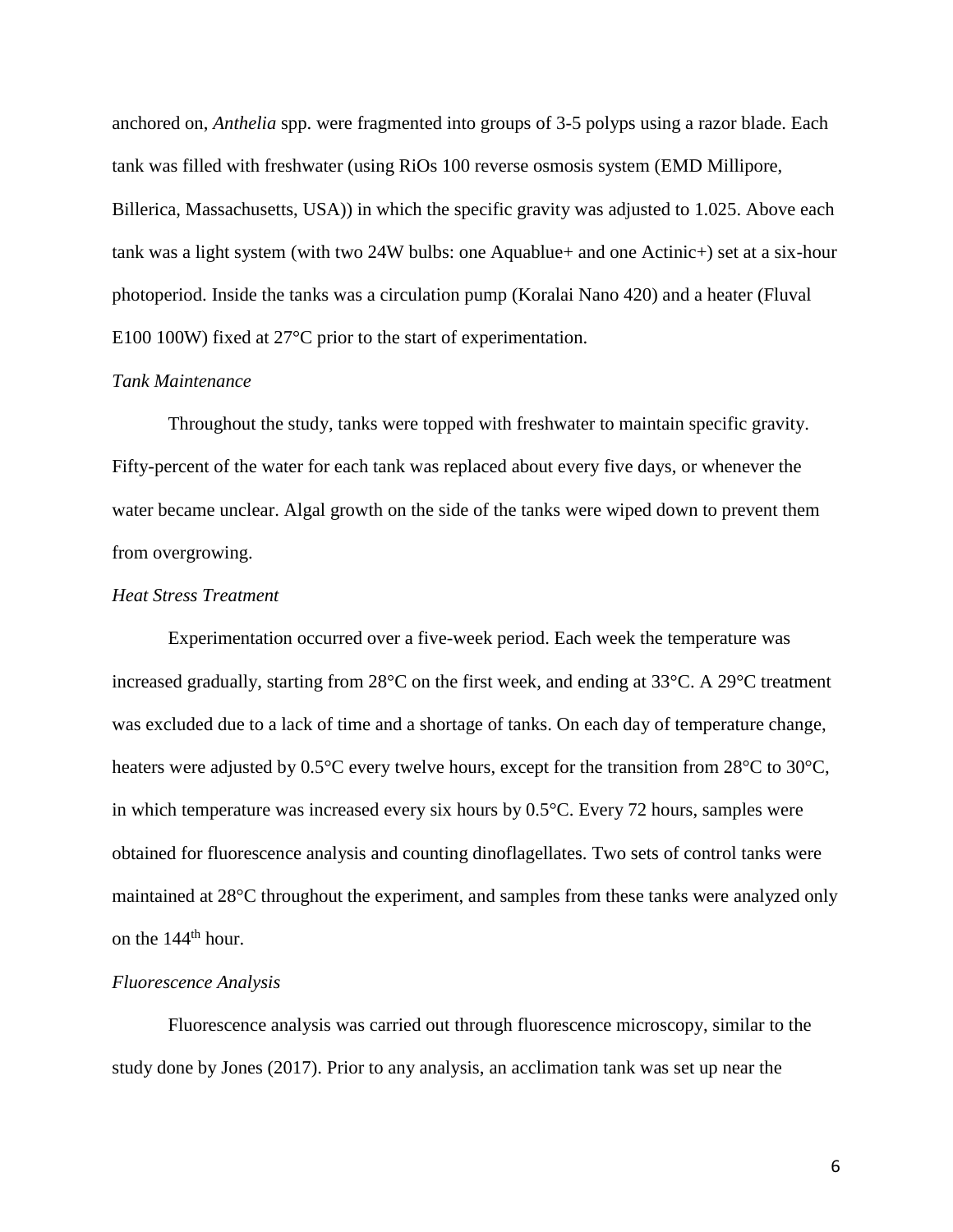stereomicroscope (Olympus SZ61 Zoom Stereo Microscope at 2.5X magnification and on full brightness, with a blue UV filter and X-Cite Series 120Q EXFO with excitation 630nm). The heater and light settings were adjusted to match the conditions of the treatment tank that the fragments were obtained from. *Anthelia* spp. were transferred and underwent acclimation for at least thirty minutes before analyzing fluorescence. In a small dish, a single fragment was viewed under the microscope, and a camera (Olympus XM10 Monochrome fluorescence CCD camera) mounted onto the scope gave a live stream to the program Olympus cellSens Standard (exposure time  $= 0.98$ ms, gain  $= 12.5$ dB, resolution  $= 1376 \times 1038$ ). The focus was adjusted to individual tentacles and their images were taken. Four randomly selected photographs were uploaded to ImageJ (National Institutes of Health, Bethesda, Maryland, USA) to quantitatively measure fluorescence of five areas along a tentacle. Average background reading was calculated by selecting five of the darkest areas of the image. Corrected fluorescence was determined using the formula: Corrected Fluorescence = Integrated Density - (Area x Mean Background Reading). A clear ruler was used to set the scale for all images (407.921 pixels/mm). The analysis consisted of two replicates ( $n = 1$  from two tanks) for the heat treatment, and one ( $n = 1$  from one tank) for the control treatment.

#### *Dinoflagellate Density*

Fragments were obtained and analyzed one at a time. Using a dissecting kit, tentacles were cut off, blotted on a Kimwipe, and weighed on a Mettler Toledo scale normalized to a weigh boat. Tentacles were added until a total mass of  $1x10^{-5} \pm 2x10^{-7}$  kg was reached, followed by maceration with curved forceps to remove the dinoflagellates. Small drops of seawater were added with a micropipette, and the mixture was added into a small tube. The weigh boat was rinsed out into the tube until the 1ml line was met, which was followed by vortexing. A 1:10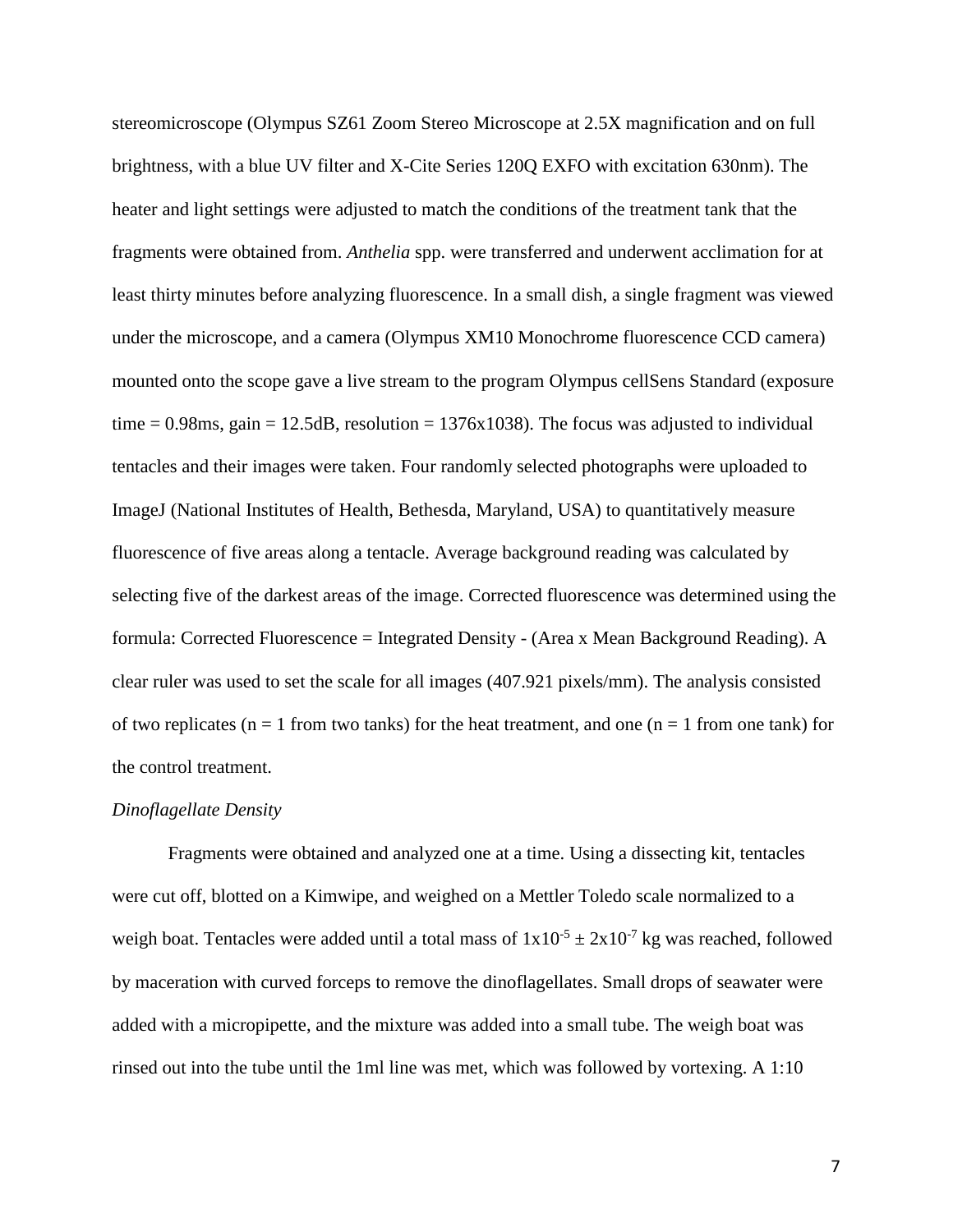dilution was performed into a larger tube followed by vortexing, and a 10µl sample was dropped onto a gridded microscope slide. Dinoflagellates were counted under a Zeiss Primo Star compound microscope. On the  $72<sup>nd</sup>$  hour, four counts were done: two fragments from two separate treatment tanks. On the 144<sup>th</sup> hour, six counts were done: two fragments from two separate treatment tanks, and one from two separate control tanks. The average number of dinoflagellates was calculated after.

#### *Statistics*

All statistical analyses were carried out using the software JMP 14 (SAS Institute Inc.). Two one-way ANOVA tests were done to analyze the effects of heat stress on each fluorescence and dinoflagellate density. For all significant p values ( $p<0.05$ ), a post-hoc Tukey Kramer analysis determined which values among heat treatments were significantly different.

#### **Results**

#### *Effect of Thermal Stress on Fluorescence*

As temperature gradually increased, fluorescence in *Anthelia* spp. steadily decreased (Fig. 1B). Corrected fluorescence at 32°C (hour 144), and 33°C (hour 72 and 144) was significantly lower than all of the values obtained from less intense heat treatments (Fig. 1B, one-way ANOVA test, F = 8.6796, p < 0.0001). Fluorescence in *Anthelia* spp. from the control tanks increased slightly, but the trend was not statistically significant (Fig. 1B, one-way ANOVA test,  $F = 1.1087$ ,  $p = 0.387$ ).

### *Effect of Thermal Stress on Dinoflagellate Density*

As temperature gradually increased, dinoflagellate density in *Anthelia* spp. remained stable up until 31°C where it began to increase (Fig. 1A). The amount of symbionts continued to increase until 33°C, which was followed by a rapid drop in cell counts. Dinoflagellate density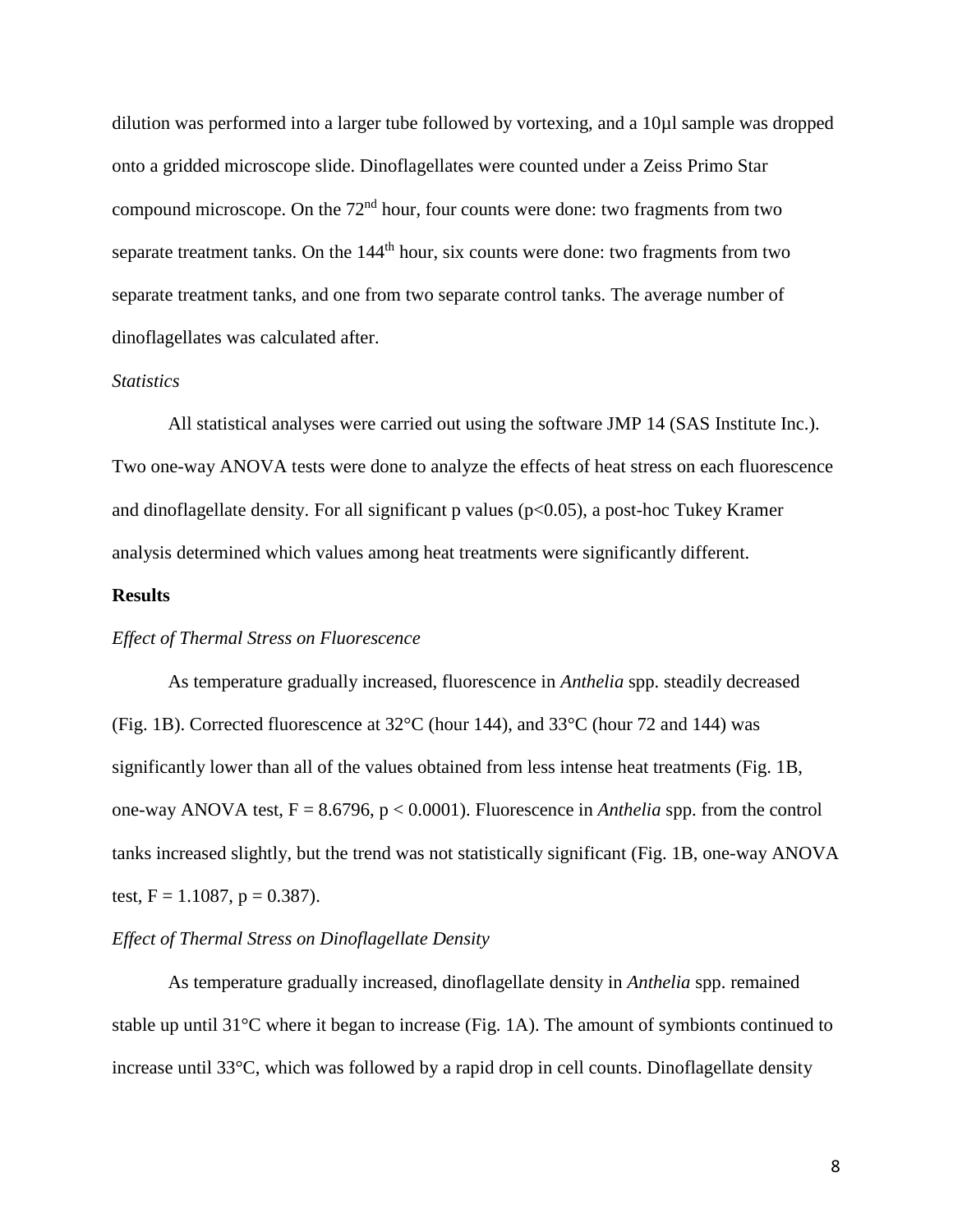after 144 hours at 33°C dropped three-fold compared to just 72 hours prior (Fig. 1A, one-way ANOVA test, F = 2.8872, p = 0.0139). *Anthelia* spp. from the control tanks exhibited a decrease in dinoflagellate density, and cell counts on the fifth week were lower by half the counts at week two (Fig. 1A, one-way ANOVA test,  $F = 7.4375$ ,  $p = 0.0407$ ).

#### *Dinoflagellate Morphology*

Cells occurring as doublets were observed in both control and heat treatments however, only those from the 33°C tanks were recorded (Fig. 2A). The mitotic index was not formally analyzed. Samples from the 33°C treatment exhibited the greatest variation in size among dinoflagellates (Fig. 2B). Cells from the control tanks were relatively consistent in size (Fig. 2C), whereas zooxanthellae in the 33°C samples consisted of cells that were both normal and smaller in size (Fig. 2B). Furthermore, the smaller sized dinoflagellates appeared to be darker in pigmentation.

#### **Discussion**

As predicted, fluorescence in *Anthelia* spp. decreased as a result of thermal stress, hence supporting that it can be used as an indicator of coral health. On the other hand, although statistical analysis determined a difference in means in dinoflagellate density, a steady decrease was not observed. It was unexpected that cell counts increased along with temperature (Fig. 1A) as the health of corals declined. If both zooxanthellae and their hosts depend on a mutualistic relationship, dinoflagellate density and coral health should move in the same direction together. These results are in agreement with Bhagooli and Hidaka who found that after seven days of exposure to 30°C, *Galaxea fasicularis* lost control of zooxanthellae division (2002). An interpretation of these results is that in response to thermal stress, dinoflagellates increased their mitotic rate to compensate for the shortage, or anticipated shortage, in supply of photosynthates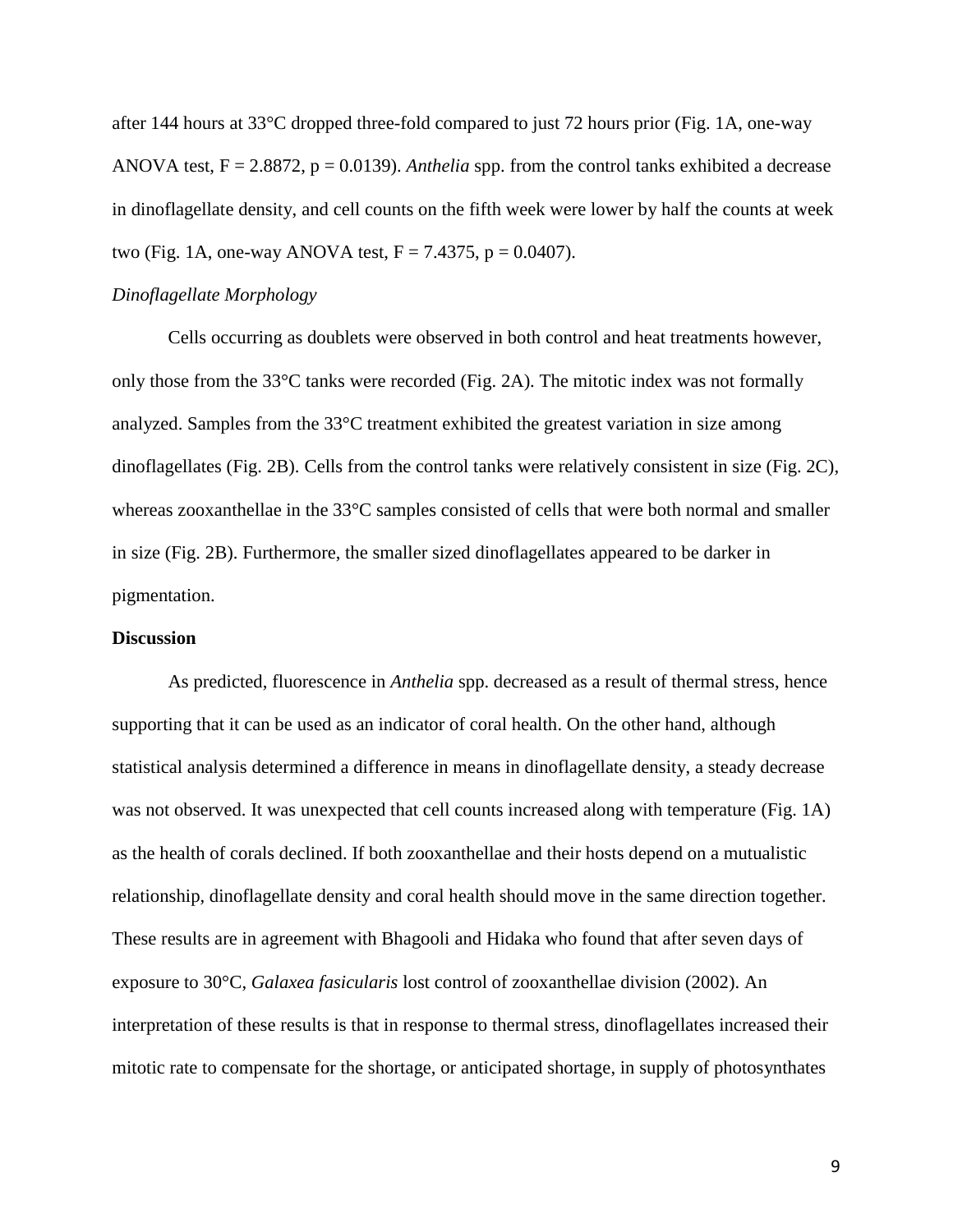for the host. In order to increase their mitotic rate, the symbionts require use of their own products, transferring less to their host. Therefore, despite the increase in numbers of dinoflagellates, the health of *Anthelia* spp. may have dropped as a result of insufficient energy source. This notion is supported by Woolridge who proposed that prior to a bleaching event, the primary effect of thermal stress on zooxanthellae is the dedication of photosynthates to new dinoflagellate cell growth rather than allocation to the host (2013). The initial strain in their mutualism will eventually lead to the bleaching event. One can detect this by observing a higher rate of cells appearing as doublets. At 33°C, dinoflagellates existing as doublets were observed (Fig. 2A, B, C). However, the rate at which they occurred compared to the controls was not analyzed, so their presence in the heat treatments alone is not enough to support that mitotic rate increased. Instead, what could support this notion is the difference in cell sizes between the control and 33°C treatment (Fig. 2E, F, G). The emergence of smaller cells in the heat-stressed *Anthelia* spp. may suggest a higher rate of cell division. To verify this, future studies should look to analyze mitotic index as well as photosynthetic productivity of symbionts. Additionally, Chen et al. observed that density of Clade C zooxanthellae increases from March to May, then drops rapidly around June (2005). In other words, as temperature gradually increased, dinoflagellate density increased until it reached a threshold, followed by expulsion when the water temperature was at its warmest. Hence, it is possible that what has been captured in the present study's results is the event leading up to coral bleaching. If this is the case, then the decrease in fluorescence suggests that it can be used as an indicator of dinoflagellate density, and hence as a proxy for coral health, supporting the hypothesis.

It was unexpected that dinoflagellate density in *Anthelia* spp. maintained at 28°C would decrease over five weeks (Fig. 1A). There are two main things to consider in order to make sense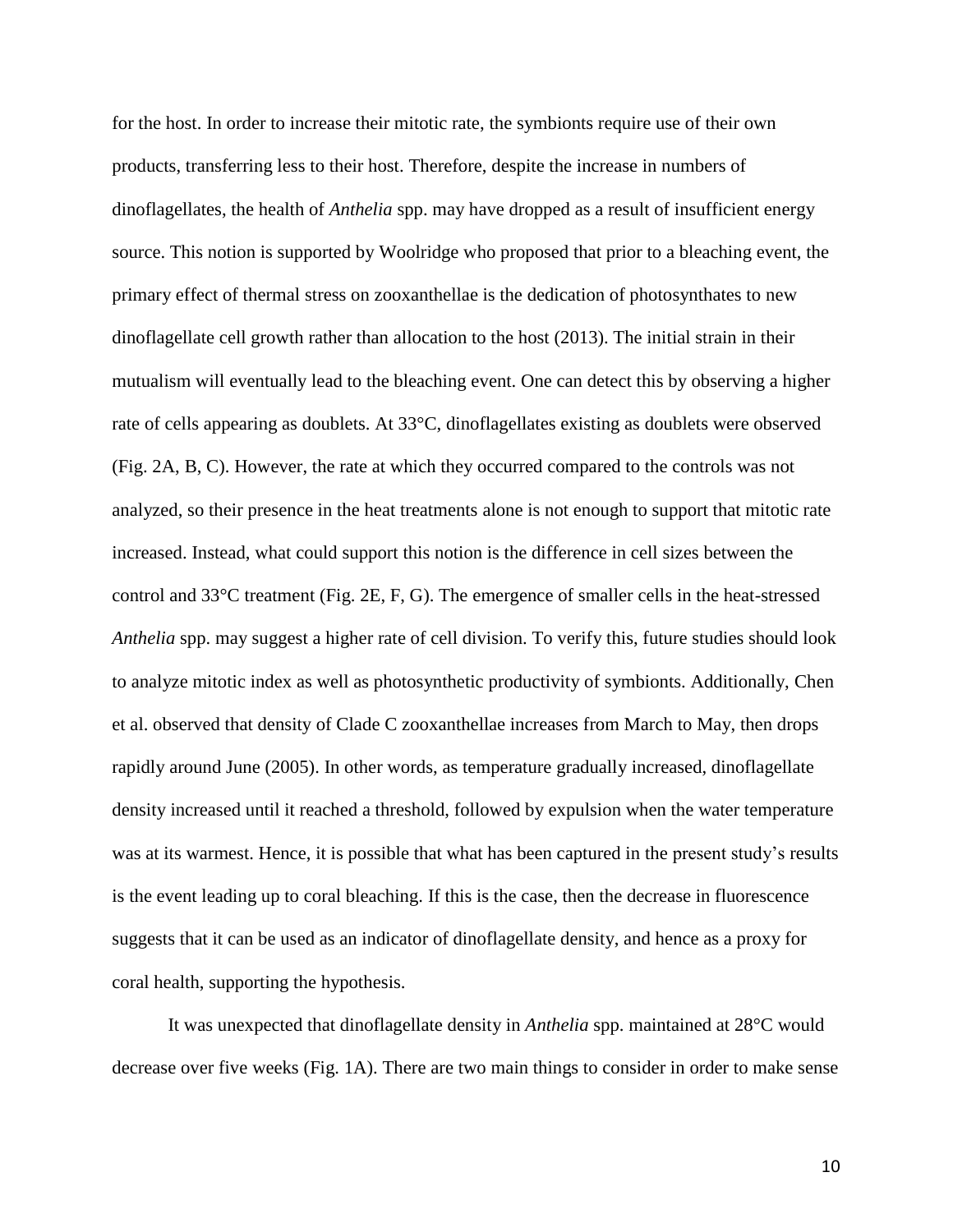of this observation. First, to establish the corals, they first had to undergo tissue damage and therefore required recovery before starting the experiment. Second, additional fragments were brought in during the middle of the study to analyze preliminary data. It was found that the average corrected fluorescence was 24 and dinoflagellate density was 400, and in Fig. 1, both control curves are approaching these two values. It is possible that the *Anthelia* spp. had not fully recovered yet in the start of the experiment, and the patterns seen in the control tanks could reflect an increase in health over the five weeks under ideal conditions. The decrease in dinoflagellate density can be explained by the host not needing as many cells anymore, since each symbiont is photosynthesizing sufficiently. If this is true, then perhaps when corals are unhealthy, dinoflagellates immediately regulate their own density, but when the corals are healthy, the host is the primary regulator. This is a different project on its own, and could be analyzed further in depth.

The main finding in this study is significant because it implies that fluorescence is an appropriate predictor of coral bleaching in *Anthelia* spp. As reefs continue to be devastated by warm water temperatures, the requirement for a noninvasive method of checking coral health is higher than ever, and fluorescence analysis is a promising direction. This project is especially important because it was designed to reflect realistic climate patterns, whereas the few existing studies have utilized heat-shock-like experiments (Roth and Dehyn 2013). To build on this current research, increasing the sample size of the controls would be beneficial. Future studies should seek to analyze different species of coral, as well as testing different environmental stressors besides temperature.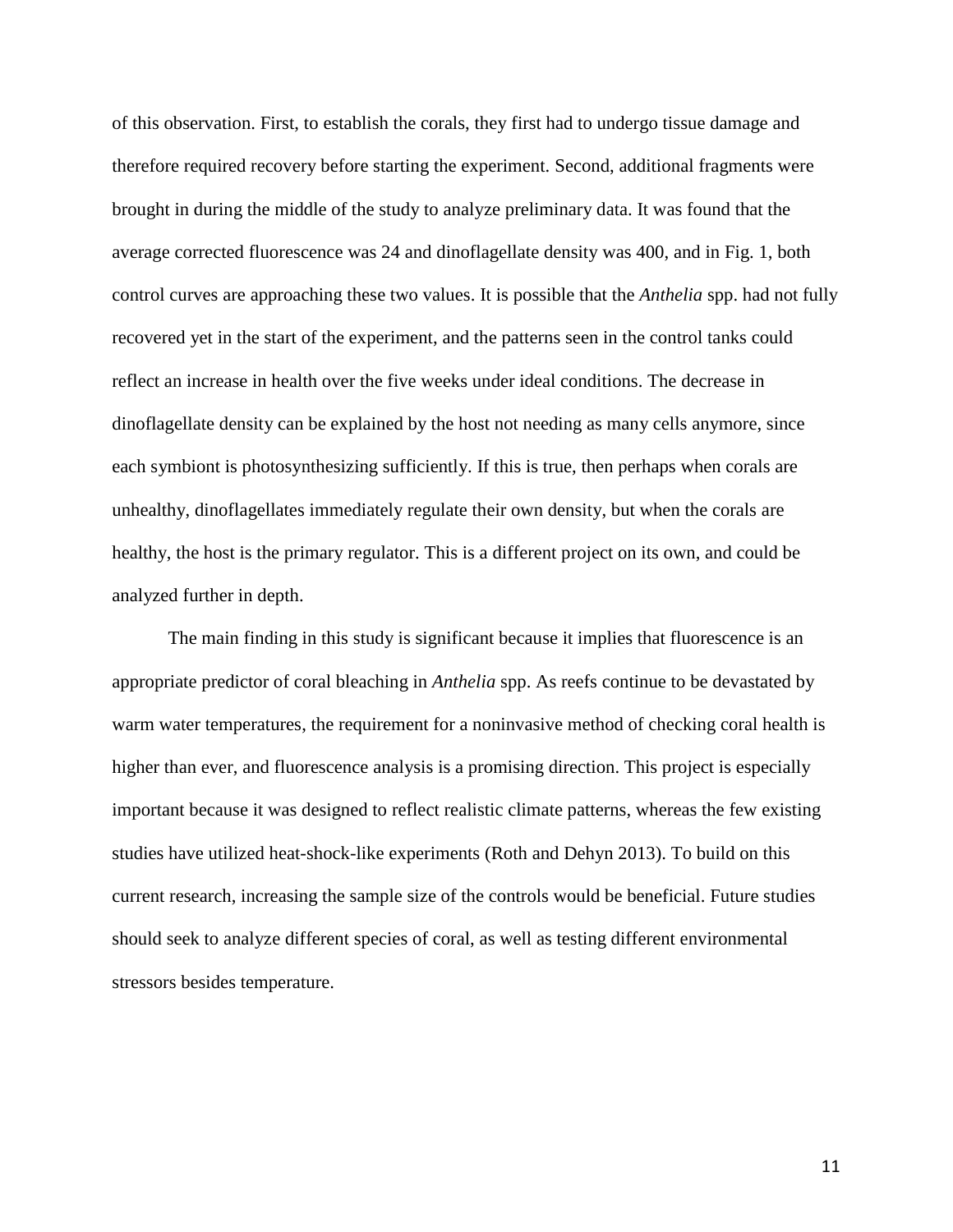## **Acknowledgements**

This project could not have been completed without Jill Anderson who supplied the needed materials quickly, as well as all of the laboratory technicians in the biological department who ensure that labs are well-stocked and resourced. Thank you to Tara Androschuk for instructions on fluorescence analysis, and Averil Jones who determined the temperature threshold for *Anthelia* spp.. Lastly, I extend my gratitude to Dr. Ross Shaw for his guidance throughout the semester, and whose excitement and passion for the subject served as great encouragement for this research.

## **Literature Cited**

Abdo, D.A., Bellchambers, L.M., and Evans, S.N. (2012) Turning up the heat: increasing temperature and coral bleaching at the high latitude coral reefs of the Houtman Abrolhos Islands. *PloS ONE* 7, 1-11

Bhagooli, R., and Hidaka, M. (2002). Physiological fascicularis responses of the coral *Galaxea* and its algal symbiont to elevated temperatures. *Journal of the Japanese Coral Reef Society* 4, 33-42

Chen, C.A., Wang, J-T., Fange, L-S., and Yang, Y-W. (2005) Fluctuating algal symbiont communities in Acropora palifera (Scleractinia: Acroporidae) from Taiwan. *Marine Ecology Progress Series* 295, 113-121

Davy, S. K., Alleman, D., and Weis, V.M. (2012). Cell biology of cnidarian-dinoflagellate symbiosis. *Microbiology and Molecular Biology Reviews* 76, 229-261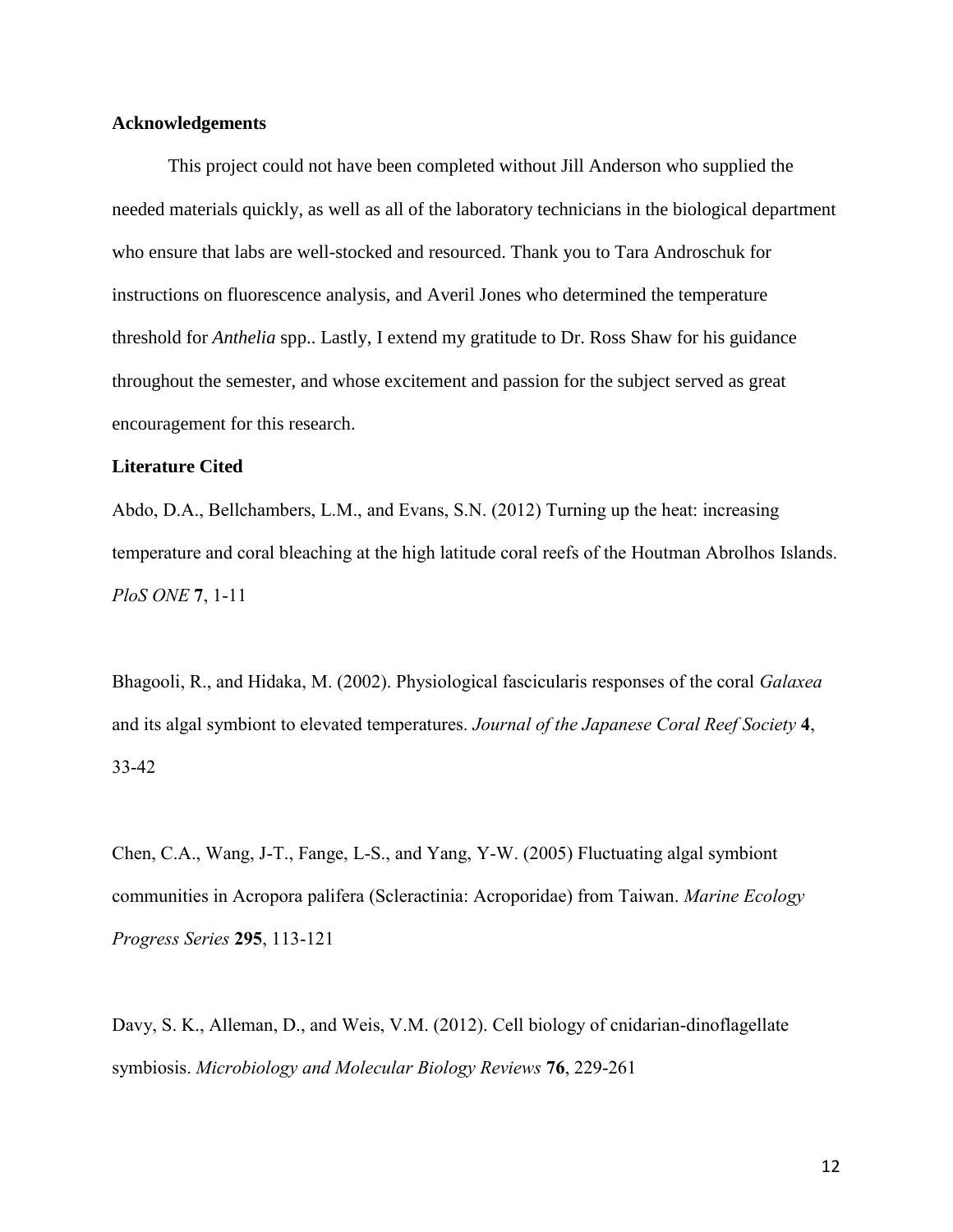Drew, E.A. (1972). The biology and physiology of alga-invertebrates symbioses. II. The density of symbiotic algal cells in a number of hermatypic hard corals and alcyonarians from various depths. *Journal of Experimental Marine Biology and Ecology* 9, 71-75

Field, S.F., Bulina, M. Y., Kelmanson, I.V., Bielawski, J.P., and Matz, M.V. (2006). Adaptive evolution of multicolored fluorescent proteins in reef-building corals. *Journal of Molecular Evolution* 62, 332-339

Goulet, T.L., Simmons, C., and Goulet, D. (2008). Worldwide biogeography of *Symbiodinium* in tropical octocorals. *Marine Ecology Progress Series* 355, 45-58

Hoegh-Guldberg, O., and Smith, G.J. (1989). The effect of sudden changes in temperature, light and salinity on the population density and export of zooxanthellae from the reef corals and *Stylophora* pistillata Esper and *Seriatopora* hystrix Dana. *Journal of Experimental Marine Biology and Ecology* 129, 279-303

Jokiel, P.L., and Coles, S.L. (1974). Effects of heated effluent on hermatypic corals at Kahe Point, Oahu. *Pacific Science* 28, 1-18

Jokiel, P.L., and Coles, S.L. (1990). Response of Hawaiian and other Indo-Pacific reef corals to elevated temperature. *Coral Reefs* 8, 155-162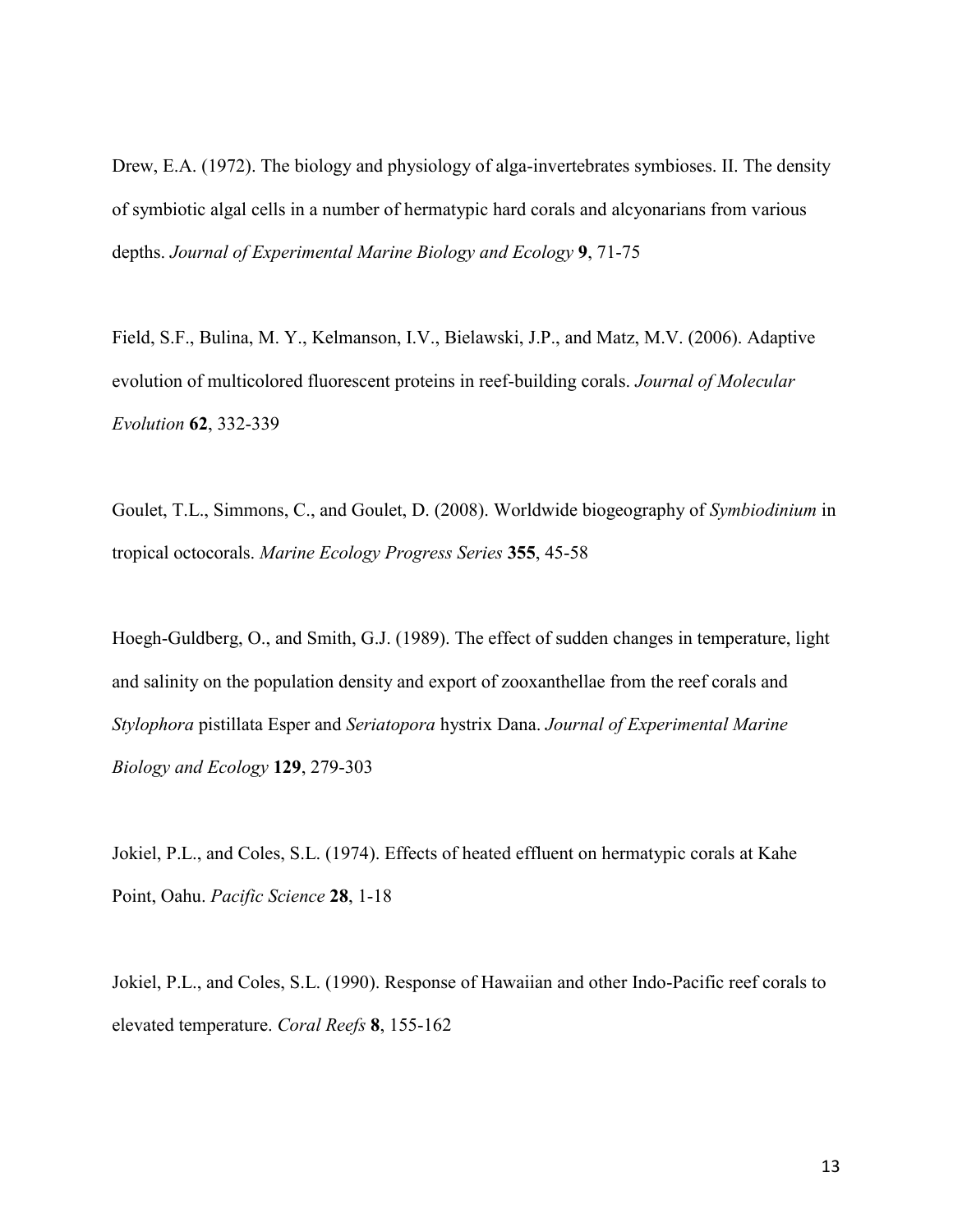Lesser, M.P., Stochaj, W.R., Tapley, D.W., and Shick, J.M. (1990). Bleaching in coral reef anthozoans: effects of irradiance, ultraviolet radiation, and temperature on the activities of protective enzymes against active oxygen. *Coral Reefs* 8, 225-232

McClanahan, T.R., Ateweberhan, M., Muhando, C.A., Maina, J., and Mohammed, M.S. (2007). Climate change and spatio-temporal variation in seawater temperature effects on coral bleaching and mortality in East Africa. *Ecological Monographs* 77, 503-525

Muscatine, L., Falkowski, P.G., Porter, J.W., and Dubinsky, Z. (1984). Fate of photosynthetic fixed carbon in light- and shade- adapted colonies of the symbiotic coral. *Stylophora pistillata*. *Proceedings of the Royal Society B: Biological Sciences* 222, 181-202

Rodriguez-Lanetty, M., Harii, S., and Hoegh-Guldberg, O. (2009) Early molecular responses of coral larvae to hypothermal stress. *Molecular Ecology* 18, 5101-5114

Roth, M. S., and Deheyn, D. D. (2013). Effects of cold stress and heat stress on coral fluorescence in reef-building corals. *Scientific Reports* 3, 1-8

Rowan, R., and Knowlton, N. (1995). Intraspecific diversity and ecological zonation in coral algal symbiosis. *Proceedings of the National Academy of Sciences* 92, 2850-2853

Salih, A., Hoegh-Guldberg, O., and Cox, G. (1998). Photoprotection of symbiotic dinoflagellates by fluorescent pigments in reef corals. *Proceedings of the Australian Reef Society 75th*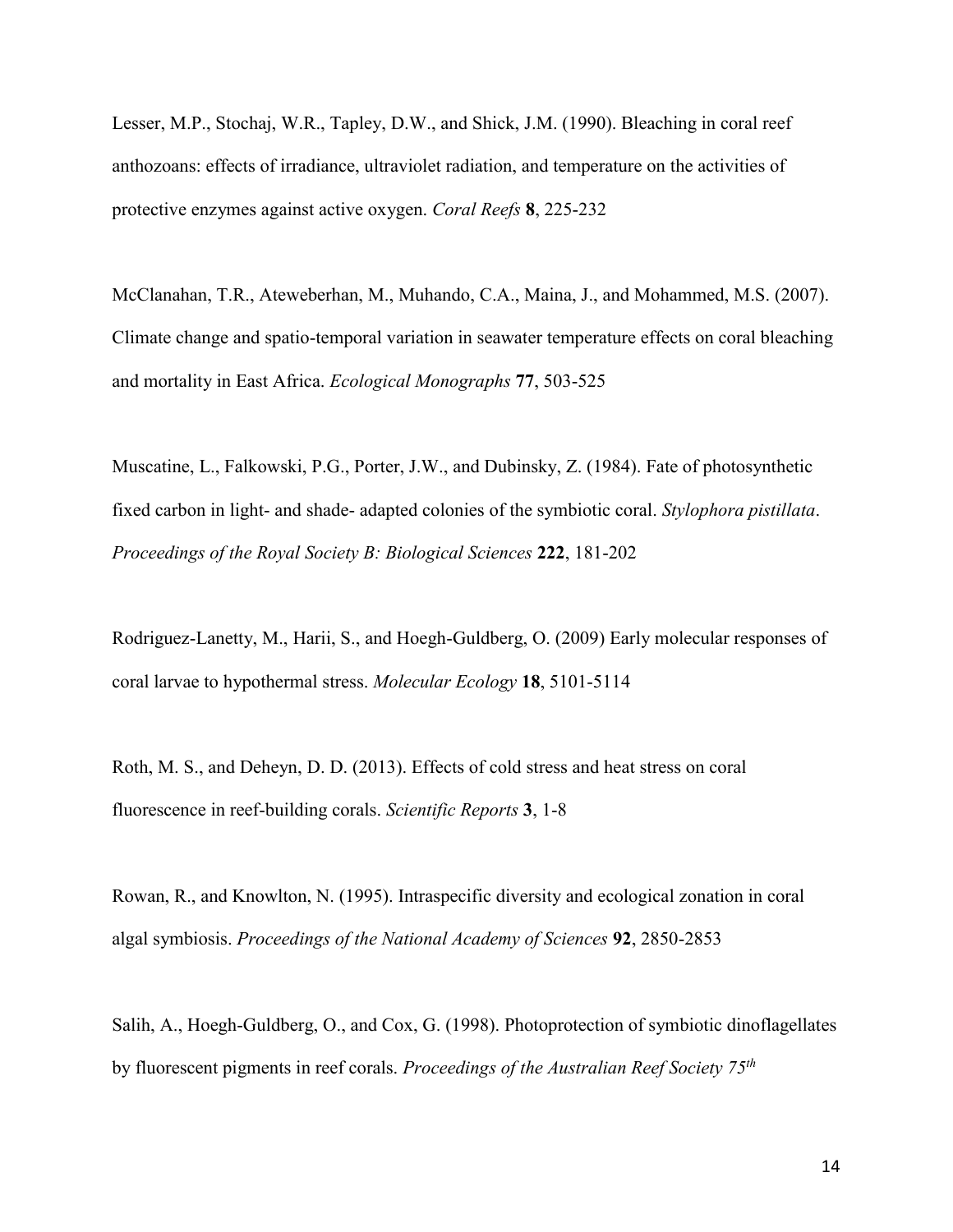*Anniversary Conference, Heron Island October 1997* 1988, 217-230

Sheppard, C.R.C., Davy, S.K., and Pilling, G.M. (2009) *The Biology of Coral Reefs,* 1st Ed., Oxford University Press, Oxford, NY

Woolridge, S. (2013). Breakdown of the coral-algae symbiosis: Towards formalising a linkage between warm-water bleaching thresholds and the growth rate of the intracellular zooxanthellae. *Biogeosciences* 10, 1647-1658

Warner, M.E., Fitt, W.K., and Schmidt, G.W. (1999). Damage to photosystem II in symbiotic dinoflagellates: A determinant of coral bleaching. *Proceedings of the National Academy of Sciences* 96, 8007-8012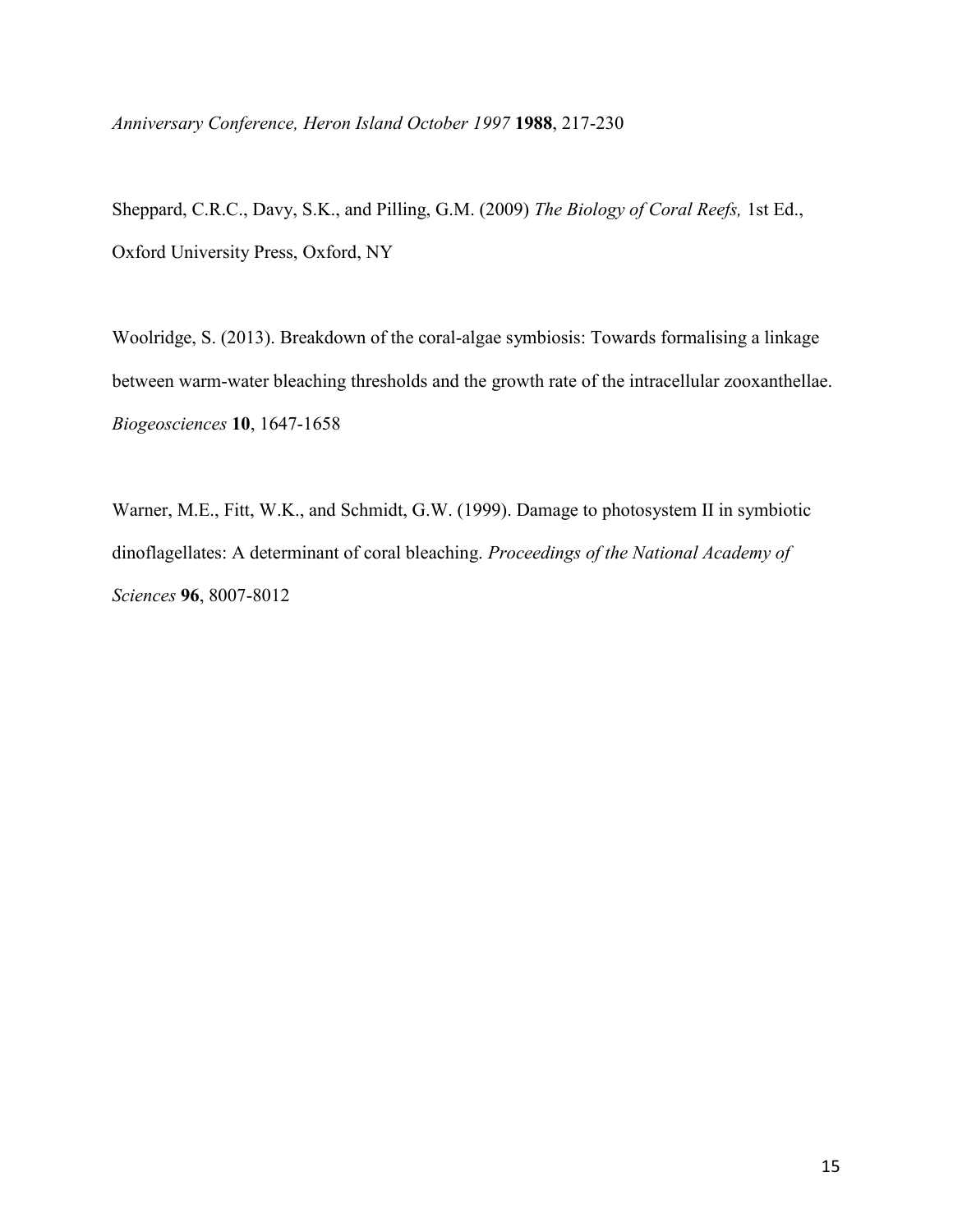## **Figures**



**Figure 1. Effects of thermal stress on (A) dinoflagellate density and (B) corrected** 

**fluorescence in** *Anthelia* **spp..** Fragments were subjected to gradual increase in temperature. The heat treatments were 28°C, 30°C, 31°C, 32°C, and 33°C. Analysis occurred twice a week every 72 hours to measure fluorescence of a single tentacle and count the number of dinoflagellates in  $1x10^{-5} \pm 2x10^{-7}$  kg worth of coral tissue.